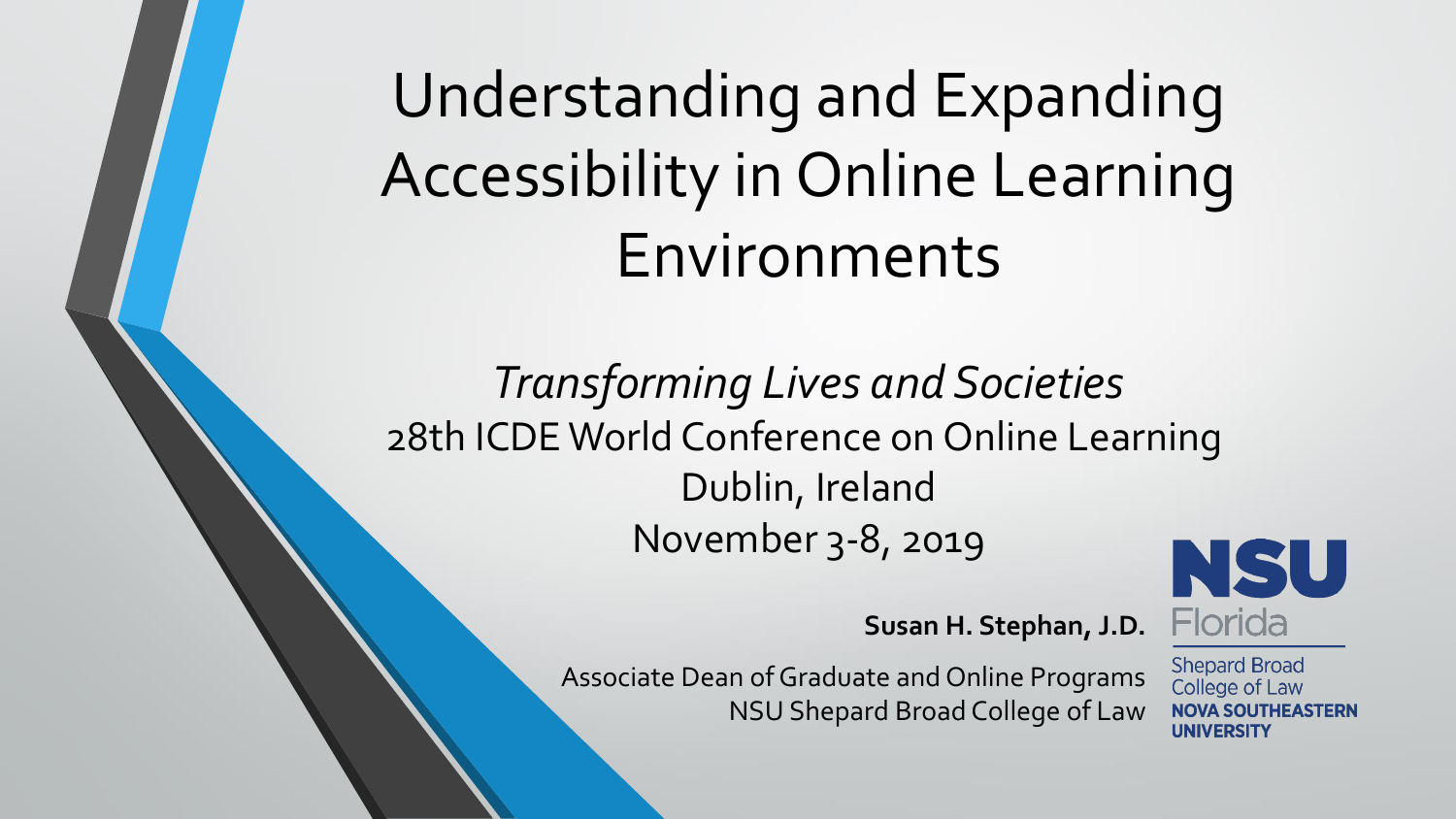### Accommodation

- We are familiar with "accommodations" as adaptations made for specific individuals when a product or service is not accessible, for example:
	- captions on a video (when a specific student who is hearing impaired requests them)
	- remediation of documents to make them accessible to students who are vision impaired and use screen readers (or who have dyslexia and other learning disabilities that make reading easier when they can see printed words and listen to them spoken at the same time)
	- Problem: do many students **not** disclose their disability?
		- Apparently yes, up to 80% in some cases

**Proactivity** in development, use of accessible software, websites, videos, documents, and other IT reduces the need for accommodations and will be important moving forward.

#### **Accommodation vs Inclusive environment**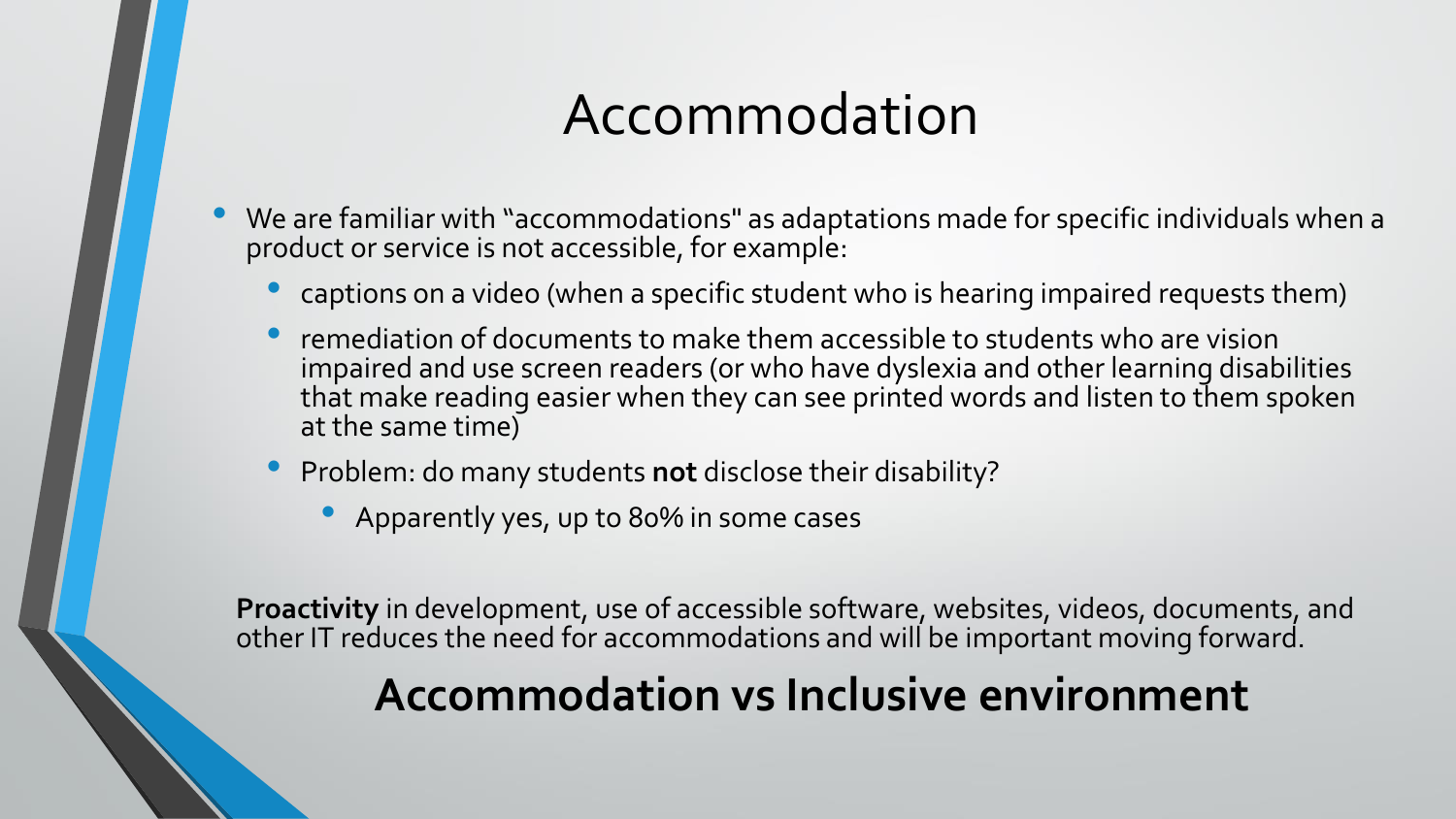## Laws, Regs, and Guidelines

- EU Directive on the Accessibility of Websites and Mobile Applications
- EU Equality Act 2010
- UN Convention on the Rights of Persons with Disabilities (UNCRPD)
- US Section 504 of the Rehabilitation Act of 1973
	- Section 508
- Titles II and III of the Americans with Disabilities Act of 1990 (ADA), as amended
- Web Content Accessibility Guidelines AA (WCAG 2.0 AA)
	- WCAG 2.1 is the new goal
- *Possible* proposed rule for public accommodations websites in US

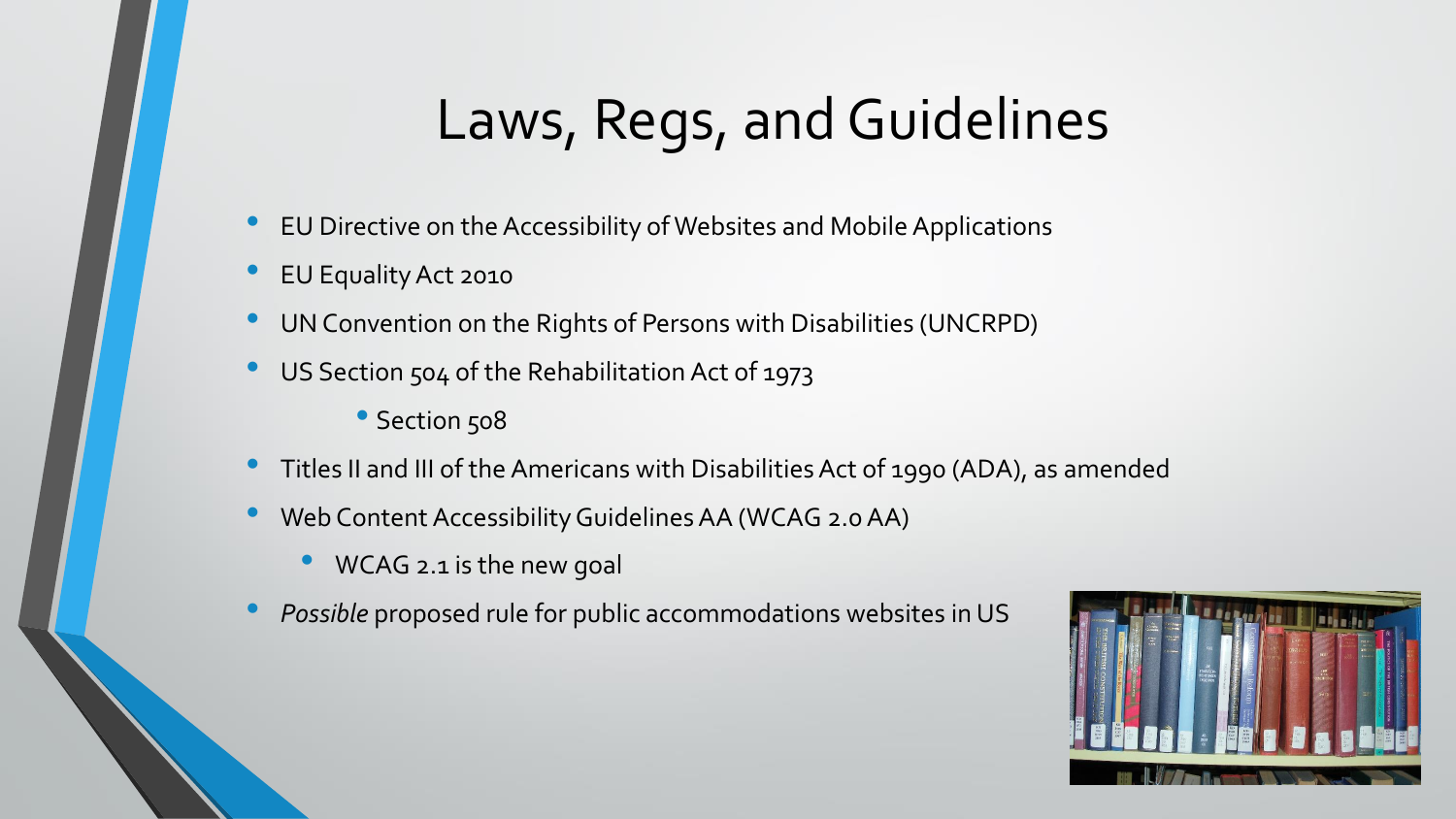## US Higher-Ed Complaints and Lawsuits

Here is a handy litigation timeline from California State University San Marcos (CSUSM): <https://www.csusm.edu/accessibility/ati/lawsuits/index.html>

The University of Minnesota complied a list of higher-ed-related accessibility complaints and lawsuits:<http://www.d.umn.edu/~lcarlson/atteam/reports/litigation/lawsuits.html>

In November of 2018, Jason Camacho, a blind NY resident, initiated lawsuits in the SDNY against 50 colleges over website accessibility.

Most lawsuits thus far have resulted in settlements/consent agreements, and here is a list of agreements that reference **WCAG**: <http://www.d.umn.edu/~lcarlson/wcagwg/settlements/>

Here are common themes of these lawsuits:

- Failure to caption educational videos
- Use of inaccessible websites, apps, and LMS
- Use of technologies and materials that are not accessible to screen readers
- Use of inaccessible devices in the classroom such as clickers and electronic readers

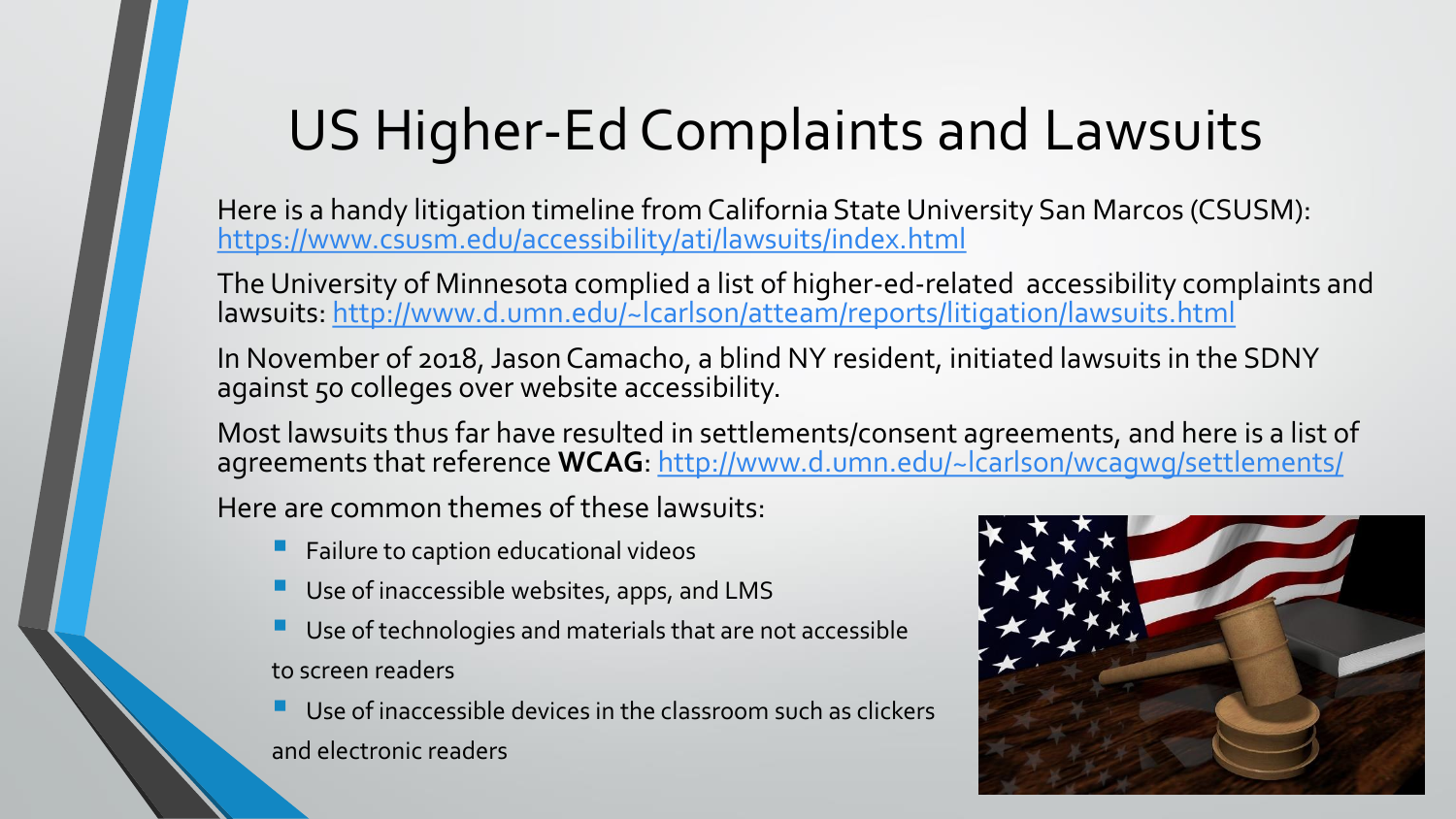#### Global Context

- The [European Union \(EU\) Directive on the Accessibility of Websites and Mobile](https://eur-lex.europa.eu/legal-content/EN/TXT/?uri=CELEX:32016L2102) Applications requires EU member states to make sure their websites and mobile apps meet common accessibility standards - as of September 23, 2018.
- The Directive uses the four principles of WCAG 2.0, ("Perceivable, Operable, Understandable, and Robust"), citing WCAG 2.0 Level AA as the expected standard.
- Also, the EU adopted the UN Convention on the Rights of Persons with Disabilities (UNCRPD) in November 2009.
	- The UNCRPD -The Key Principles
		- Respect for inherent dignity, individual autonomy and independence
		- Non-discrimination
		- Full and effective participation and inclusion in society
		- Respect for difference and acceptance of persons with disabilities as part of human diversity and humanity
		- Equality of opportunity
		- **Accessibility**

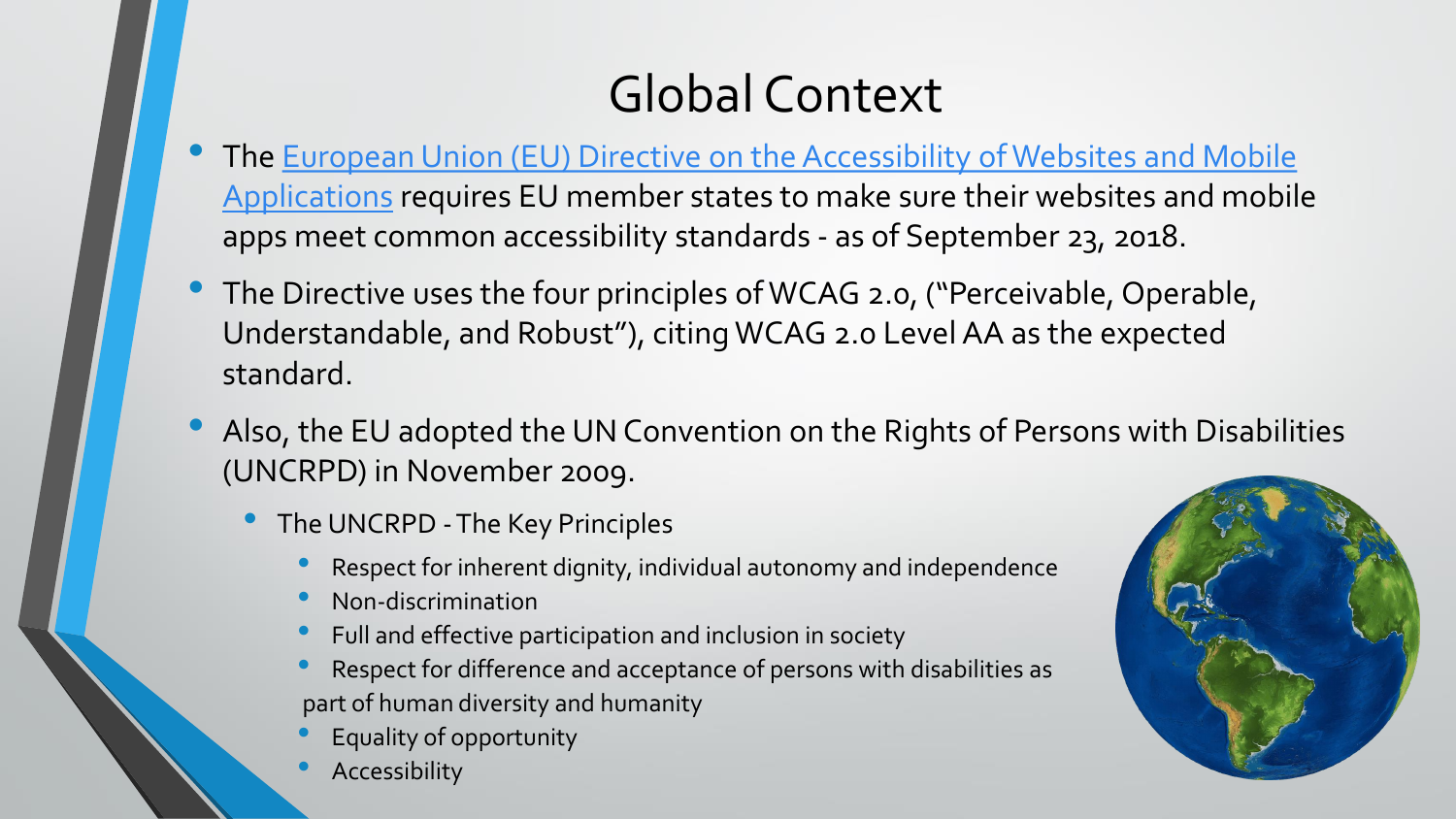

- When the UK leaves the EU (?), all of the existing European legislation in the UK will be converted to domestic legislation.
- Accessibility laws could be:
	- left as-is
	- replaced by domestic versions
	- Invalidated and unreplaced
- The Equality Act 2010 will almost certainly continue as it is, because the Equality Act is a British statute, passed by the Westminster Parliament.
- The Disability Discrimination Act 1995, later incorporated into the Equality Act, was passed by the British Parliament before EU requirement
- Disability laws are a fraction of the UK rules that will be affected
	- AI as a solution?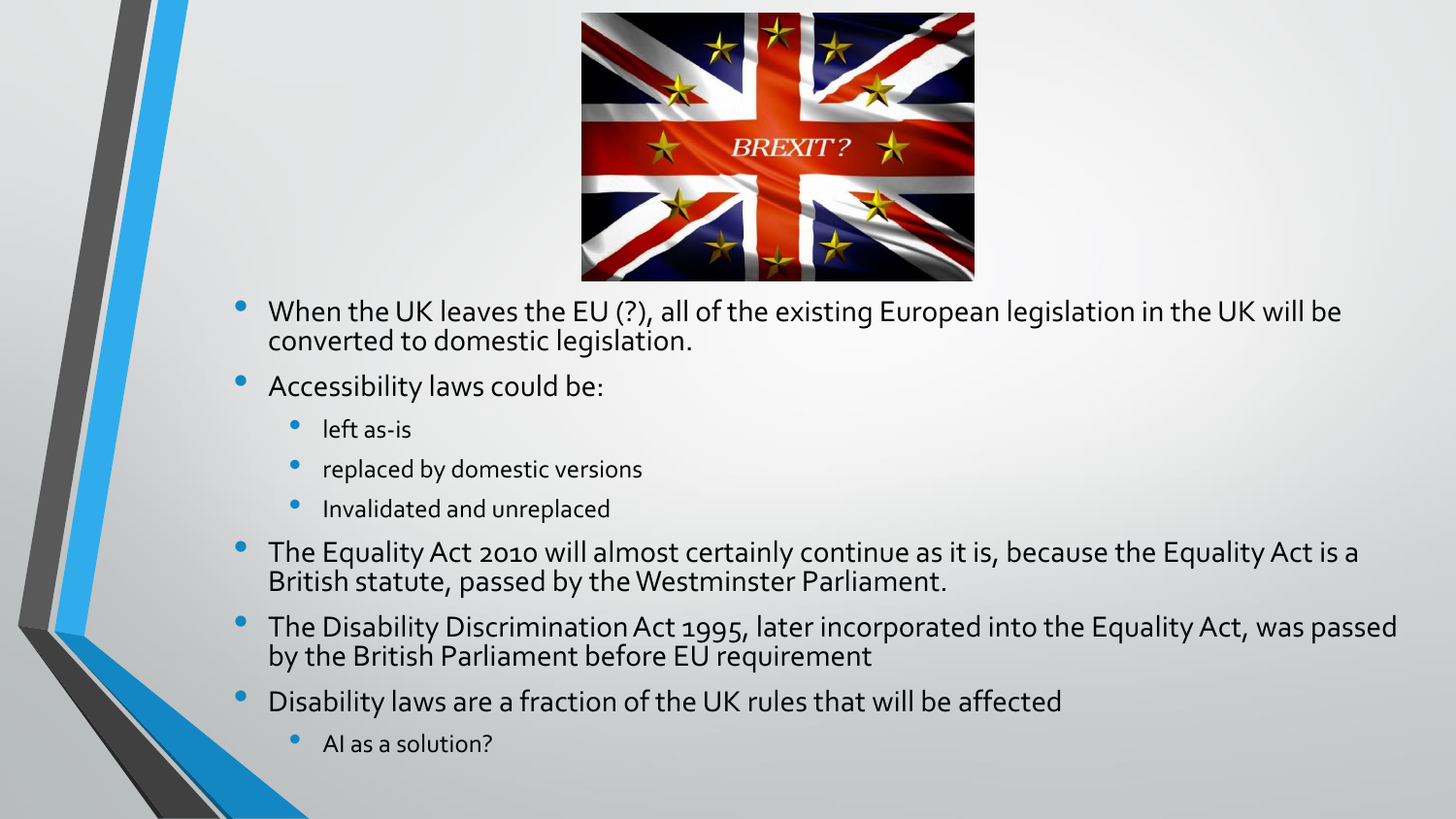#### WCAG 2.0 AA

- The World Wide Web Consortium (W3C) published the original set of Web Content Accessibility Guidelines (WCAG 1.0) in 1998. An updated version, WCAG 2.0, was published in 2008, and we are working with this version in many contexts, although WCAG 2.1 was officially recommended in June of 2018.
	- *The federal government adopted WCAG 2.0 AA\* in 2017 for its agency websites, so this was seen as an indication that DOJ would move forward on its projection that a proposed rule for public accommodations websites would happen in 2018 (probably based on 2.0 AA) but this process was put on hold under the Trump Administration, leaving the regulatory environment for websites and online learning uncertain.*
- 12 Guidelines divided into four general principles:
	- **Perceivable** Information and user interface components must be presentable to users in ways users can perceive
	- **Operable** –User interface components and navigation must be operable
	- **Understandable** Information and the operation of user interface must be understandable
	- **Robust** Content must be robust enough that it can be interpreted reliably by a wide variety of users/user agents, including assistive technologies

\*The Guidelines go from A to AA to AAA, with a thorough checklist here: <https://www.wuhcag.com/wcag-checklist/>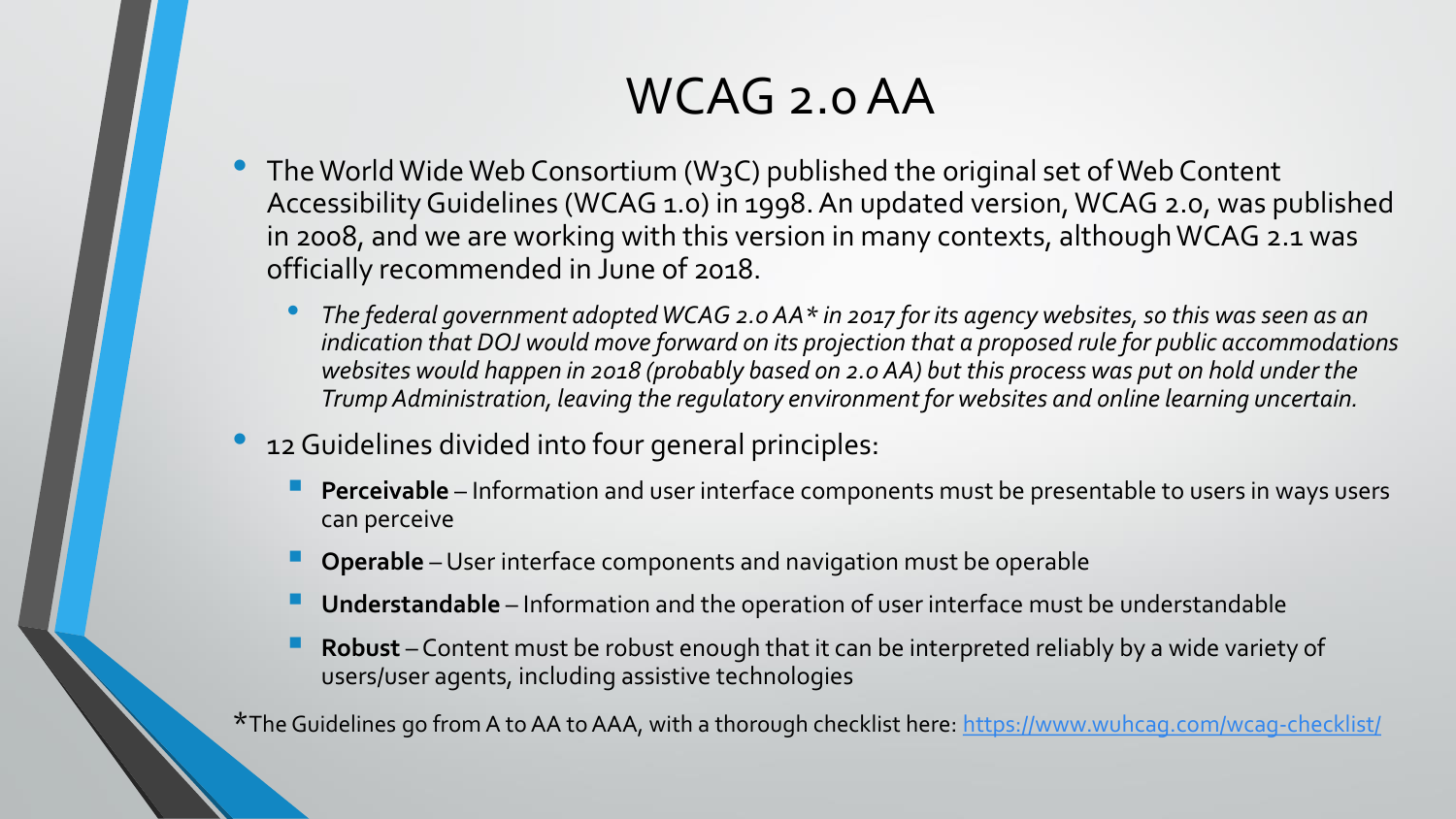### WCAG 2.1

- WCAG 2.1 was published as a Final Recommendation on June 5, 2018.
	- W3C Advisory Committee Members were invited to send formal review comments to the W3C Team until May 22, 2018.
	- There are 17 new guidelines
	- Here is a link to the working/editor's draft: <https://w3c.github.io/wcag21/guidelines/> and the April 24 proposal:<https://www.w3.org/TR/WCAG21/>
- **"The primary focus for WCAG 2.1 is accessibility requirements for mobile accessibility, people with low vision, and people with cognitive and learning disabilities…WCAG 2.1 is designed to be 'backwards compatible' so websites that conform to WCAG 2.1 will also conform to WCAG 2.0 — which means that a website that meets WCAG 2.1 will meet the requirements of policies that reference WCAG 2.0."**
- WCAG 3.0: The Silver Task Force and the W<sub>3</sub>C Silver Community Group are performing the preliminary work for a successor to WCAG. (W3C says it is currently unclear if 2.2 is needed, will depend on progress of Accessibility Guidelines 3.0 and the outcome of WCAG 2.1)

Updates:<https://www.w3.org/community/silver/>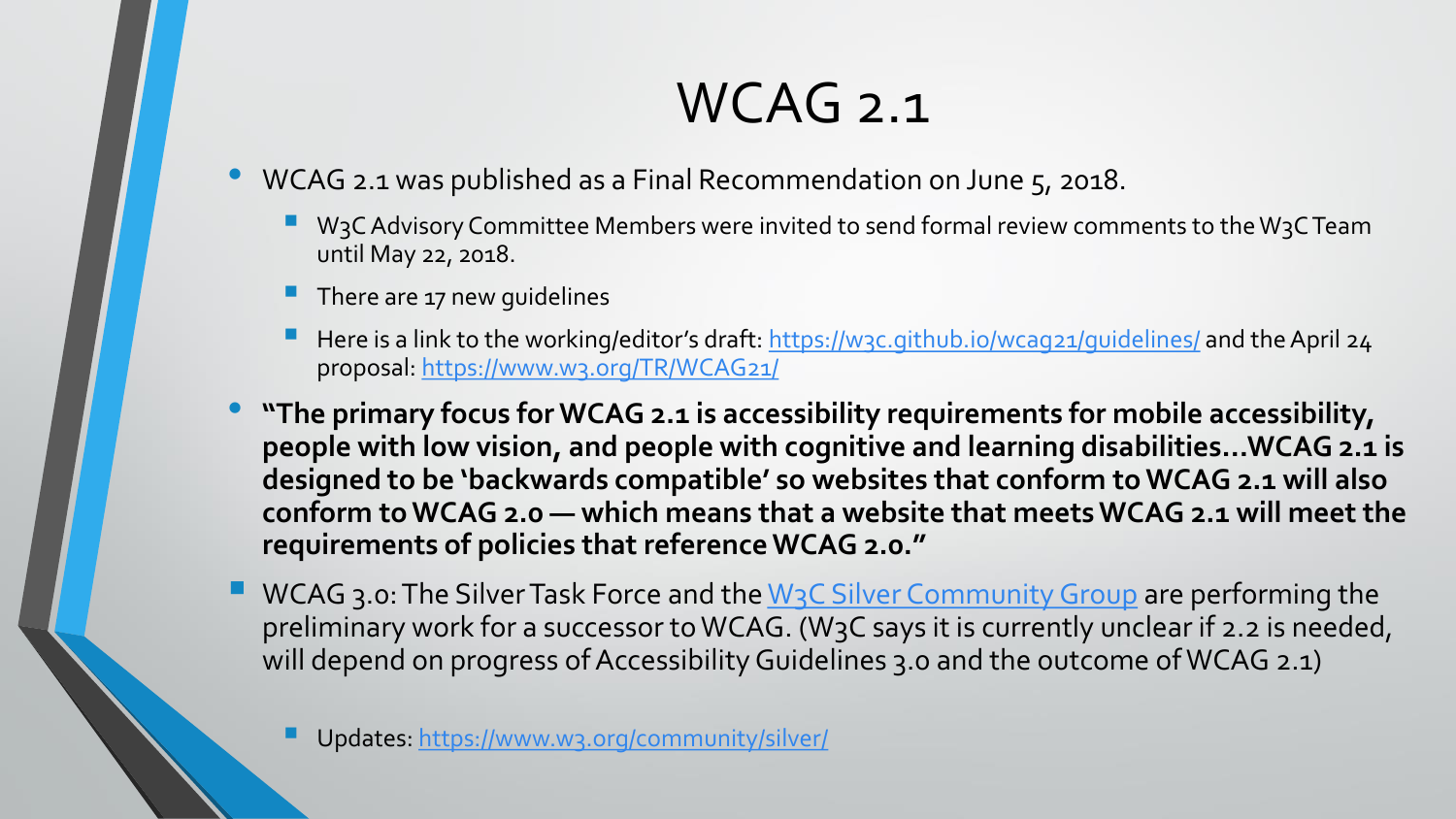### Inclusivity: Big Picture Course Design Issues

- **Really consider inclusive, learner-centric environment**
	- **Laccessibility beyond reactive accommodation**
- Design websites and LMS content to operate with the keyboard as opposed to mouse-only
- **Make links descriptive**
- **Provide alternative text for all images**
- **Structure all content in a module with ordered titles**
- **Use simple, high contrast fonts**
- **Caption all videos and provide transcriptions for audio**
- **Avoid PDFs if possible, otherwise make sure they are accessible** 
	- Appoint someone on your team to focus on WCAG 2.1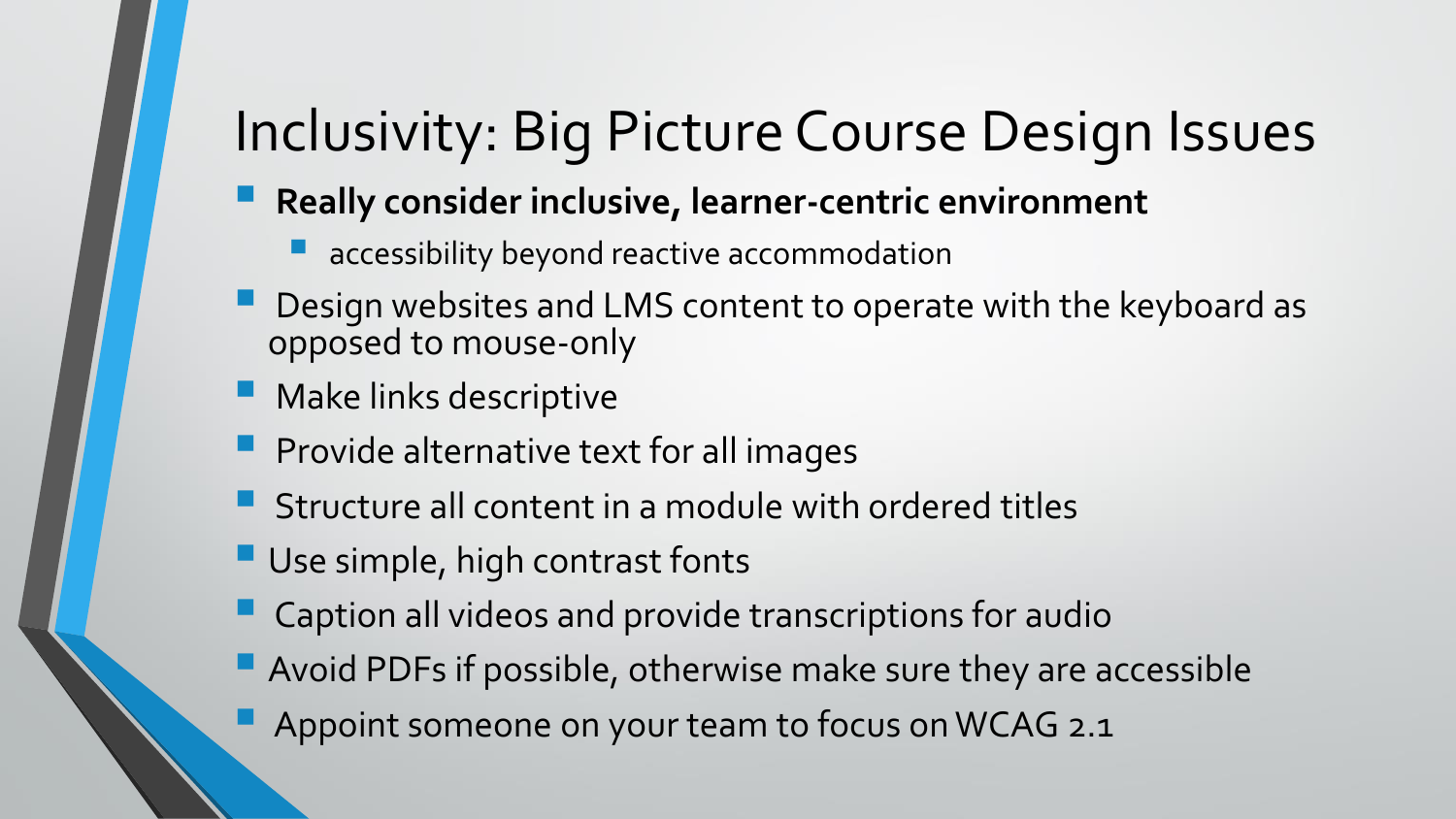### Pedagogical Choices

-

- Consider Universal Design for Learning (UDL) <http://udlguidelines.cast.org/>
	- **Concept that you create from the beginning something that works for everybody**
- **P** Present content in multiple ways
- **Make information and assignments relevant to students with a wide variety** of interests and backgrounds
- **Provide options for student communication and collaboration that are** accessible to individuals with a variety of abilities
- **Make instructions and expectations clear**
- **Offer outlines and other scaffolding tools to help students learn**
- **Provide opportunities for practice quizzes, asking students to recap in** their own words
	- Provide ample feedback and offer second chances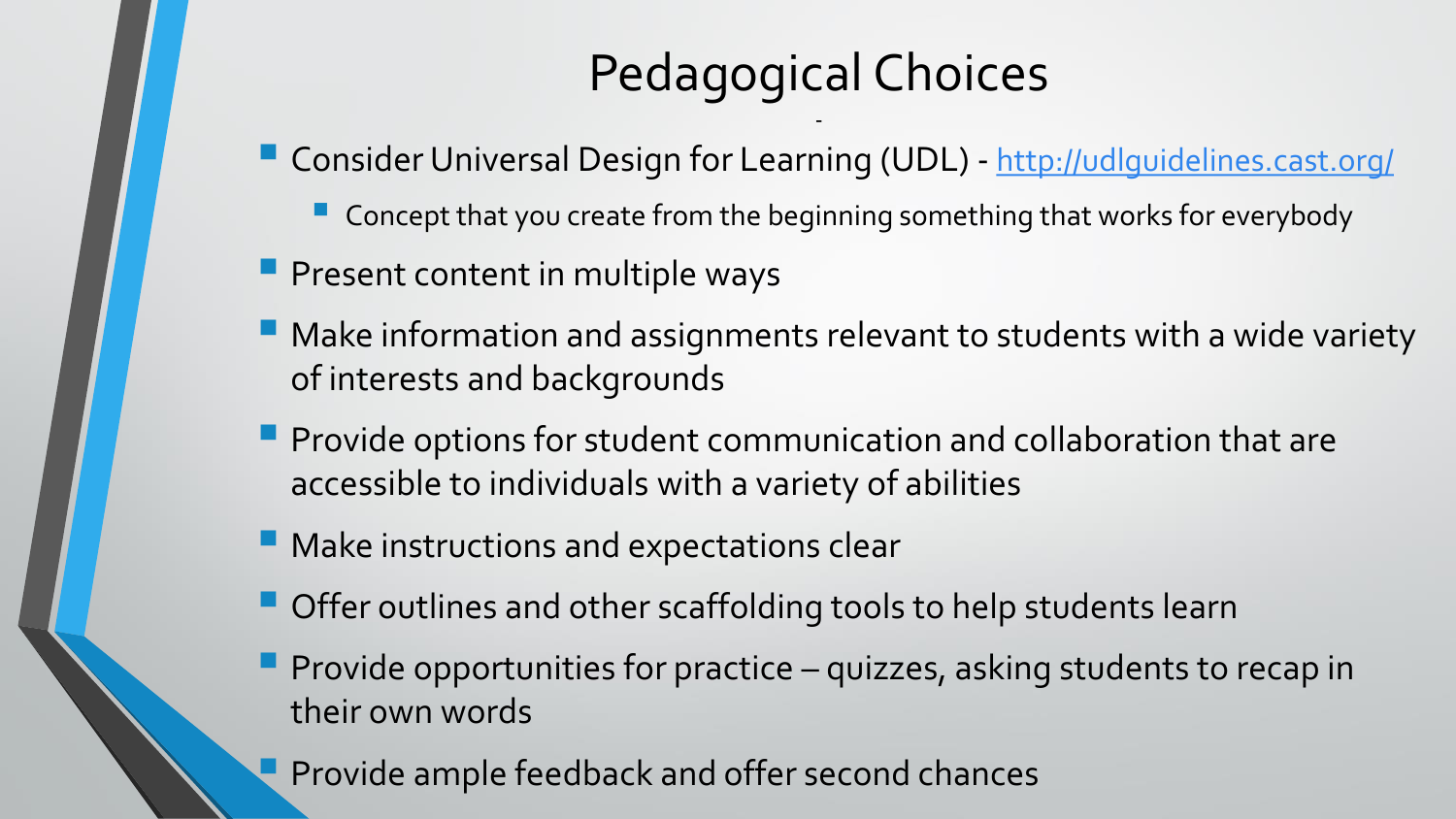### Resources

- Don't forget [WCAG 2.1](https://www.w3.org/TR/WCAG21/)
- UDL: Universal Design for Learning at [www.udlcenter.org](http://www.udlcenter.org/), <http://udlguidelines.cast.org/>
- Blackboard Ally: <http://www.blackboard.com/accessibility/blackboard-ally.html>
- Canvas/Instructure Accessibility Checker (within courses)
- Moodle: <https://docs.moodle.org/dev/Accessibility>
- Universal Design Online Inspection Tool (UDOIT): <https://cdl.ucf.edu/teach/accessibility/udoit/>
- Quality Matters: rubric with accessibility and usability standards
- Association on Higher Education and Disability (AHEAD): [www.ahead.org](http://www.ahead.org/)
- EU on the Accessibility Act: <https://ec.europa.eu/social/main.jsp?catId=1202>

Yours?